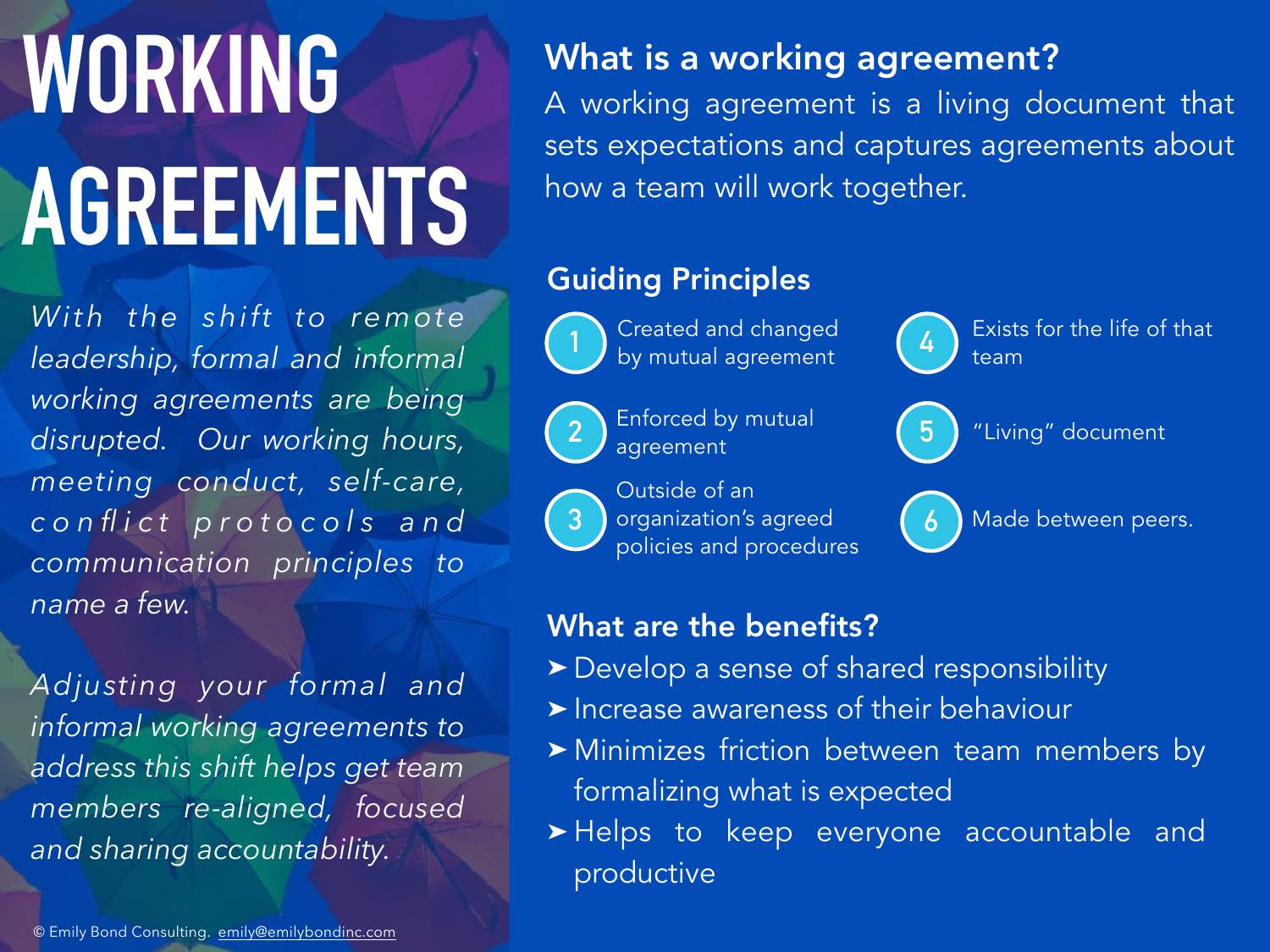# What might a working agreement include?

### Common Topics

- ▶ Team Success Principles how do we act towards each other?
- ▶ Work Hours when will we be available to each other? What happens if we are unavailable?
- ➤ Meetings how will we conduct our meetings and what ground rules will we observe?
- ➤ Connection how will we check-in with each other?
- $\triangleright$  Communication how will we communicate? And with what channel?
- ▶ Conflict how will we behave when there is disagreement?
- ▶ Accountability how will we hold each other accountable?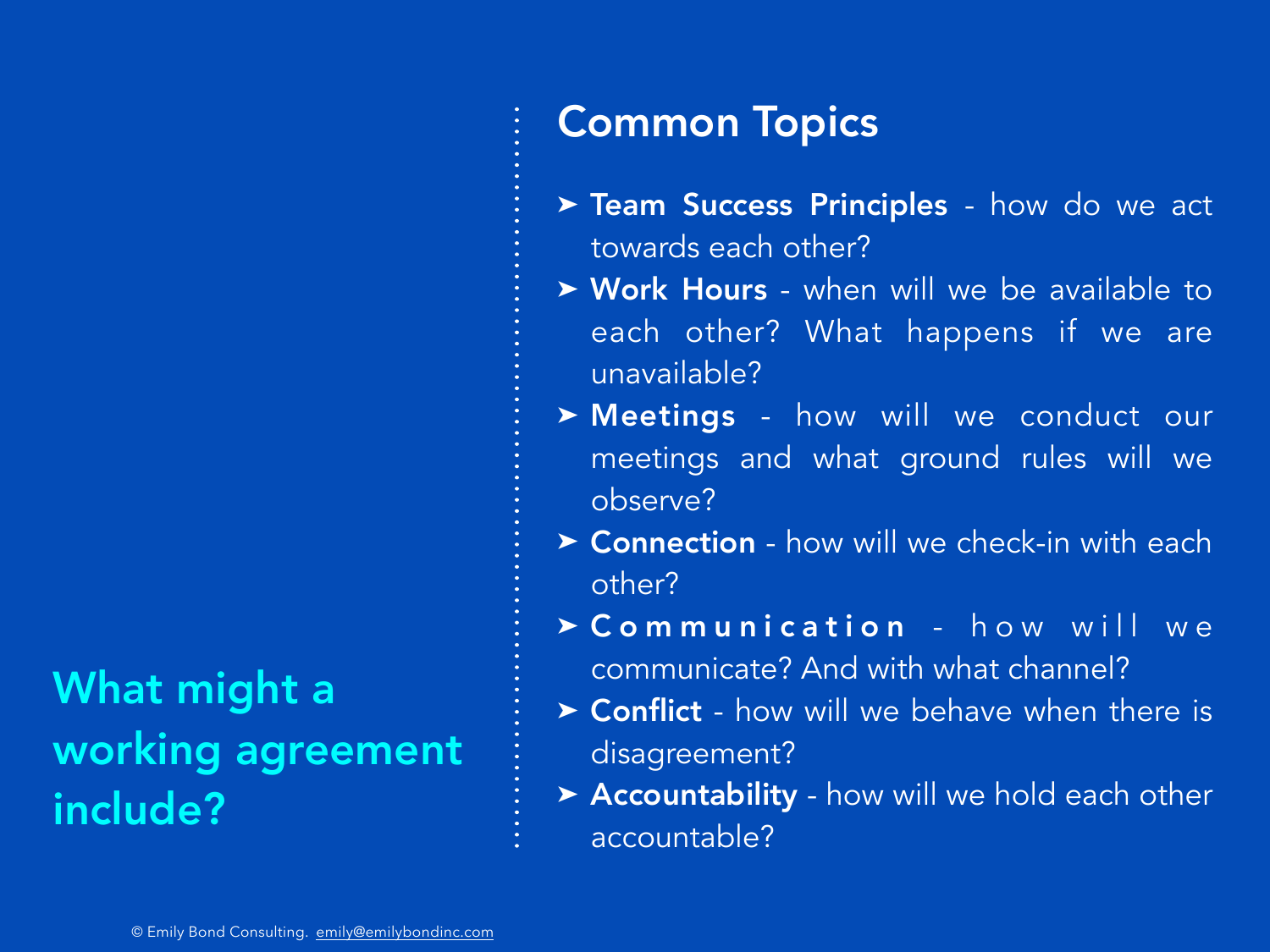# What's in it for me? (WIIFM)

If this is your first time working with formal working agreements, consider an exercise to help set the stage and gain buy-in for future sessions.

#### WIIFM Facilitator Guide

- 1. Introduce the purpose of a working agreement.
- 2. Share where you already have informal working agreements and what they impact & inform.
- 3. Ask your team share why working agreements might be important for you as a team. Ask them consider at all their stakeholders - individually, as a team, as an organization, as a manager and leader of others. We want them to see the breadth of their leadership impact.
- 4. Ask them discuss how they want their leadership, as a team, to be remembered.
- 5. Finally, ask them to identify agreements/ways-of-working that have been the most disrupted where alignment may be required? These become the potential topics for your working agreement.
- 6. Summarize and ask each member to share what they have learned.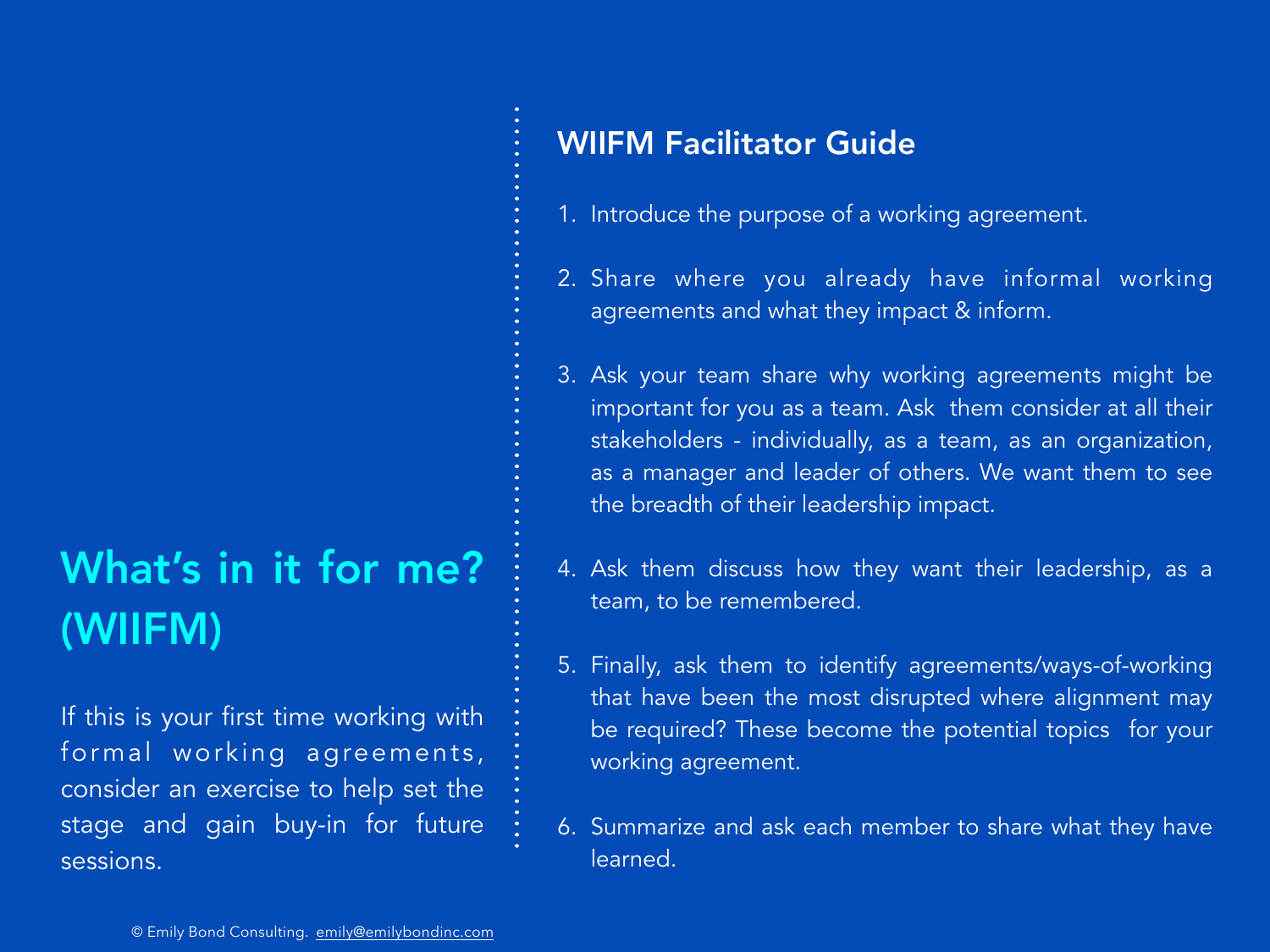## Sample Session Design

| Set the context      | What is a working agreement?<br>$\bullet$<br>Why is this important now? Ask them to identify their own reasons.<br>Describe the expected output                                                                                                                    |
|----------------------|--------------------------------------------------------------------------------------------------------------------------------------------------------------------------------------------------------------------------------------------------------------------|
| Scope + Vision       | • Identify / validate topics - invite additions<br>· Which will have the most impact by addressing today?<br>• Set an appropriate time horizon based on how far you can currently<br>see (eg. For the next 2-weeks)<br>What would success look like for this team? |
| <b>Current State</b> | Review existing formal and informal working agreements on chosen<br>topic<br>Ask each team member to share their experience                                                                                                                                        |
| <b>Future state</b>  | • What agreements still apply?<br>· What agreements might need to change?<br>· What agreements might be missing?                                                                                                                                                   |
| Accountability       | Decide how the team will we hold each other accountable?<br>What permissions are we granting?<br>When and how do we check-in?<br>$\bullet$                                                                                                                         |